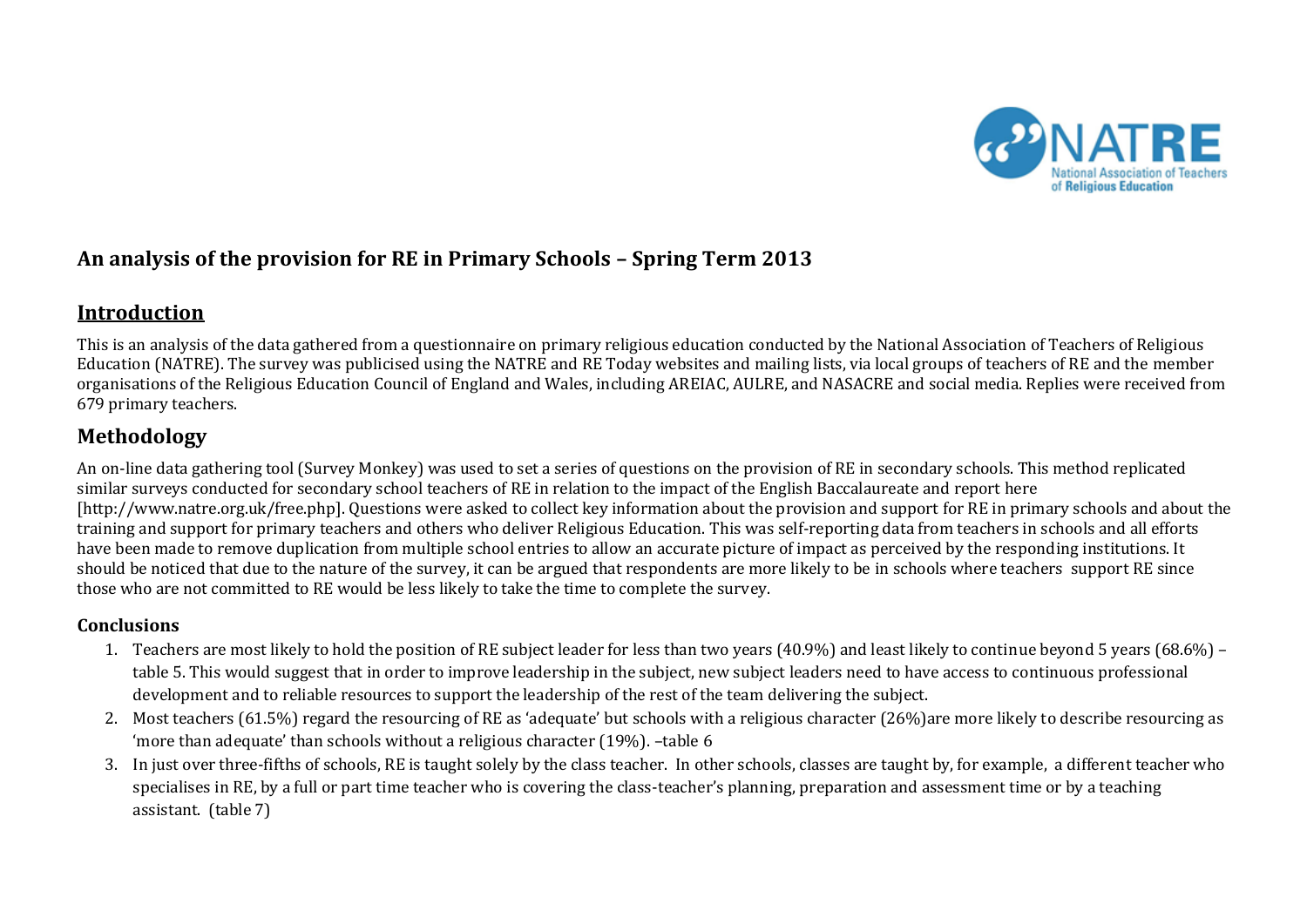

- 4. The amount of time allocated to the teaching of RE varies considerably between schools but especially between schools with and without a religious character. In 37% of schools without a religious character, RE is allocated less than 45 minutes per week and in 10% of them schools, less than 30 minutes. In schools with a religious character, 13% of schools allocate less than 45 minutes per week to RE and 3% less than 30 minutes. (table 8). There is very little difference between the time allocated to RE, History and Geography in the schools that responded. (table 9)
- 5. The provision for RE in initial teacher training in RE is insufficient to allow beginning teachers to feel confident about delivering the subject. Tables 10, 11 and 12. Almost 25% of teachers reported receiving no sessions on RE in their initial teacher education at all and almost 50% received less than 3 hours. Only 34.5% of teachers reported that they had less than 3 hours training in History and 12% in English. Even in 3 or 4 year training courses that incorporate qualified teacher status into a bachelor degree, 14.6% of trainees reported receiving no RE sessions and 18.11% less than three hours.
- 6. The consequences of 5 above are that less than 5% of primary teachers described themselves as feeling very confident about teaching RE when they started teaching and 37% as only reasonably confident. This means that almost 58% of primary teachers felt only slightly confident or not confident at all about delivering the subject. In addition, only 47.7% of teachers currently delivering RE describe themselves as 'very confident' about teaching RE. The remaining say they are reasonably confident or less. (Table 12)
- 7. The most popular resources teachers used to support planning and assessment are the local agreed syllabus (77.6% said they used it regularly), webbased resources (67.2%) and local schemes of work (41.3%) . Teachers also occasionally use material produced by NATRE/RE Today and QCA/QCDA units of work. They are unlikely to refer to a different authority or diocese's syllabus or their scheme of work. The heavy reliance on web-based resources would suggest that teachers must receive training in the use of these materials in order to avoid reproducing inaccurate, misleading or even offensive representations of a religion or belief. (table 13)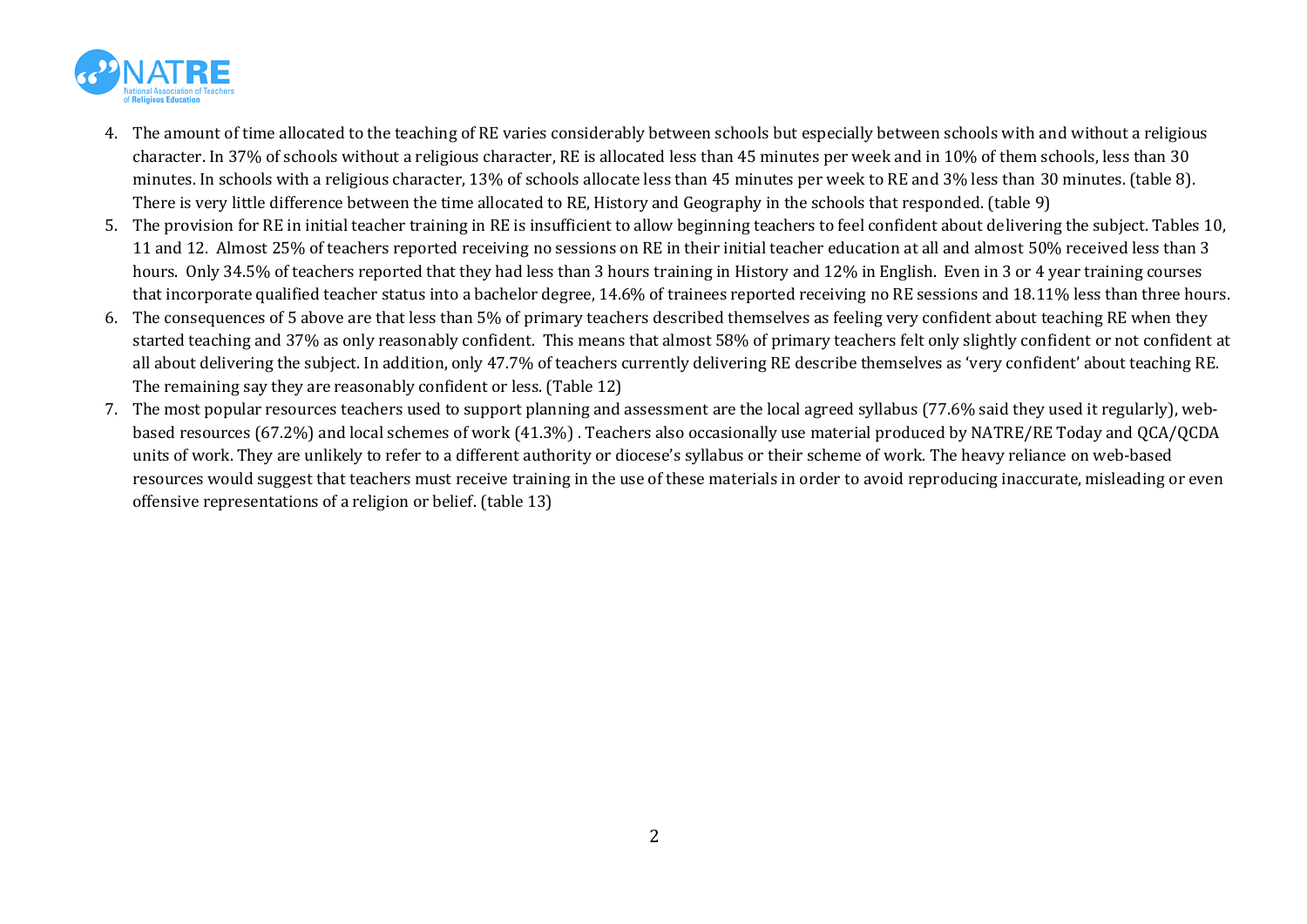

## **1. Types of school**

**Table 1 – The evidence base of 679 represents approximately 5% of primary schools in England**

| Type of school                        | No. | ℅     |
|---------------------------------------|-----|-------|
| Academy with a religious character    | 12  | 1.8%  |
| <b>Voluntary Aided (CE)</b>           | 214 | 31.5% |
| <b>Voluntary Aided (RC)</b>           | 14  | 2.1%  |
| Academy without a religious character | 19  | 2.8%  |
| <b>Voluntary Controlled</b>           | 118 | 17.4% |
| Independent School                    | 13  | 1.9%  |
| Voluntary Aided (other)               | 7   | 1.0%  |
| Community school                      | 266 | 39.2% |
| <b>Foundation School</b>              | 8   | 1.2%  |
| Free School                           | 8   | 1.2%  |
| <b>Total number of schools</b>        | 679 |       |

### **2. How long is it since you achieved qualified teacher status?**

**Table 2 – Almost two-thirds of respondents had taught for 11 or more years** 

| Time | Less than | $1 - 4$ | $5 - 10$ | $11$ or<br>more |
|------|-----------|---------|----------|-----------------|
|      | 4%        | 12.8%   | 18.9%    | 64.4%           |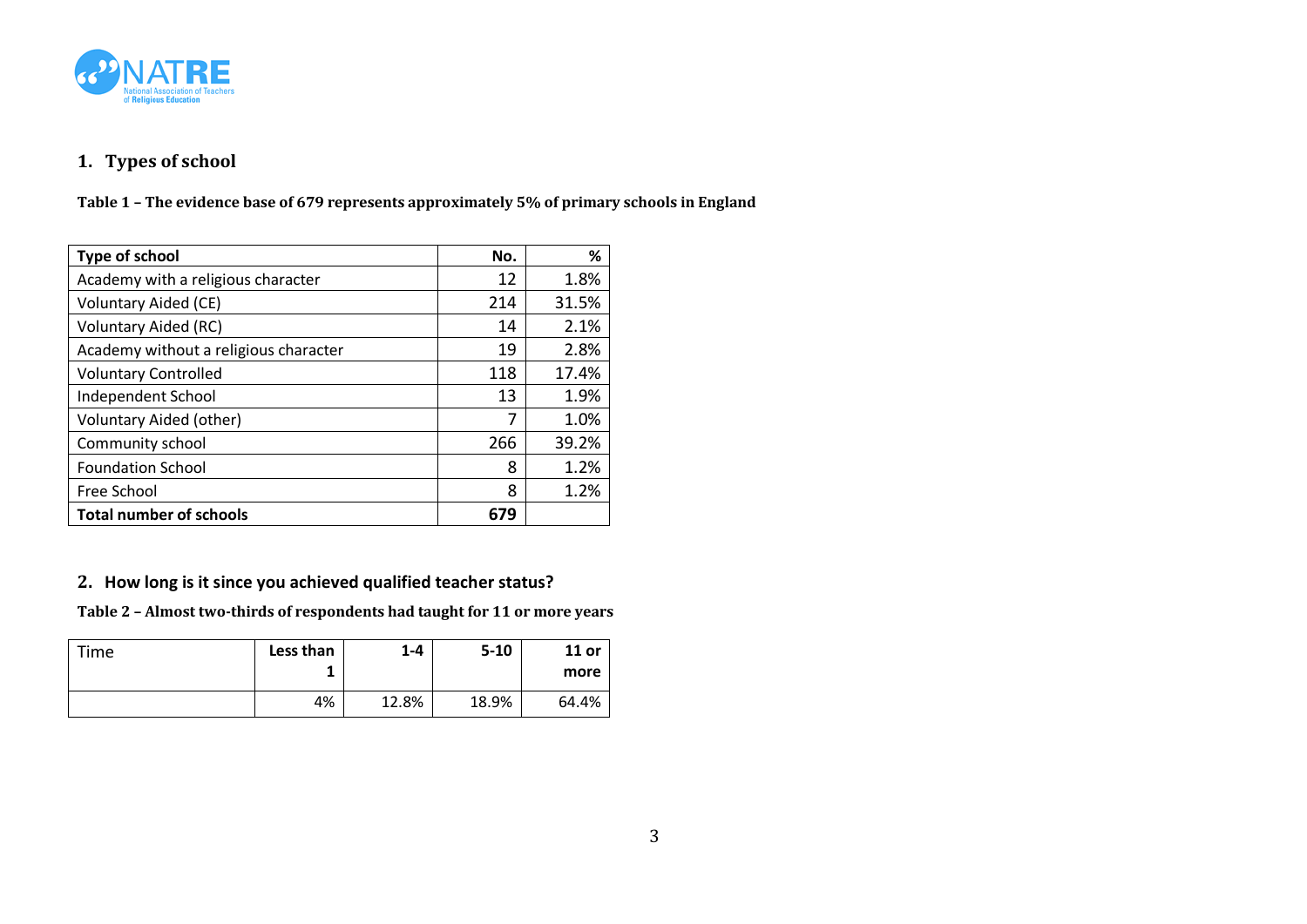

#### **3. Are you the subject leader for RE?**

**Table 3 – The majority of respondents were current or former subject leaders.** 

| 75% Yes                                    |
|--------------------------------------------|
| 8.1% No but was previously                 |
| 1.6% No but would like to be in the future |
| 15.3% No                                   |

#### **4. The main role of respondents**

**Table 4 – around half of respondents were class teachers and a fifth were senior leaders**

| 50.4% class teachers                 |
|--------------------------------------|
| 19.9% senior leaders                 |
| 8.4% middle leaders                  |
| 14.9% other role                     |
| 2.7% class teachers -newly qualified |
| 3.5% Teaching Assistant              |
| 0.3% Teacher in training             |

#### **5. How long do subject leaders for RE hold this post on average?**

**Table 5 – The most commonly reported period was between 3-5 years but just over 40% of subject leaders hold the post for less than two years. 11% of current subject leaders achieved qualified teacher status between 1 and 4 years ago.**

| Less than one year | 20.4% |
|--------------------|-------|
| 1-2 years          | 20.5% |
| 3-5 years          | 27.7% |
| 6-10 years         | 19.6% |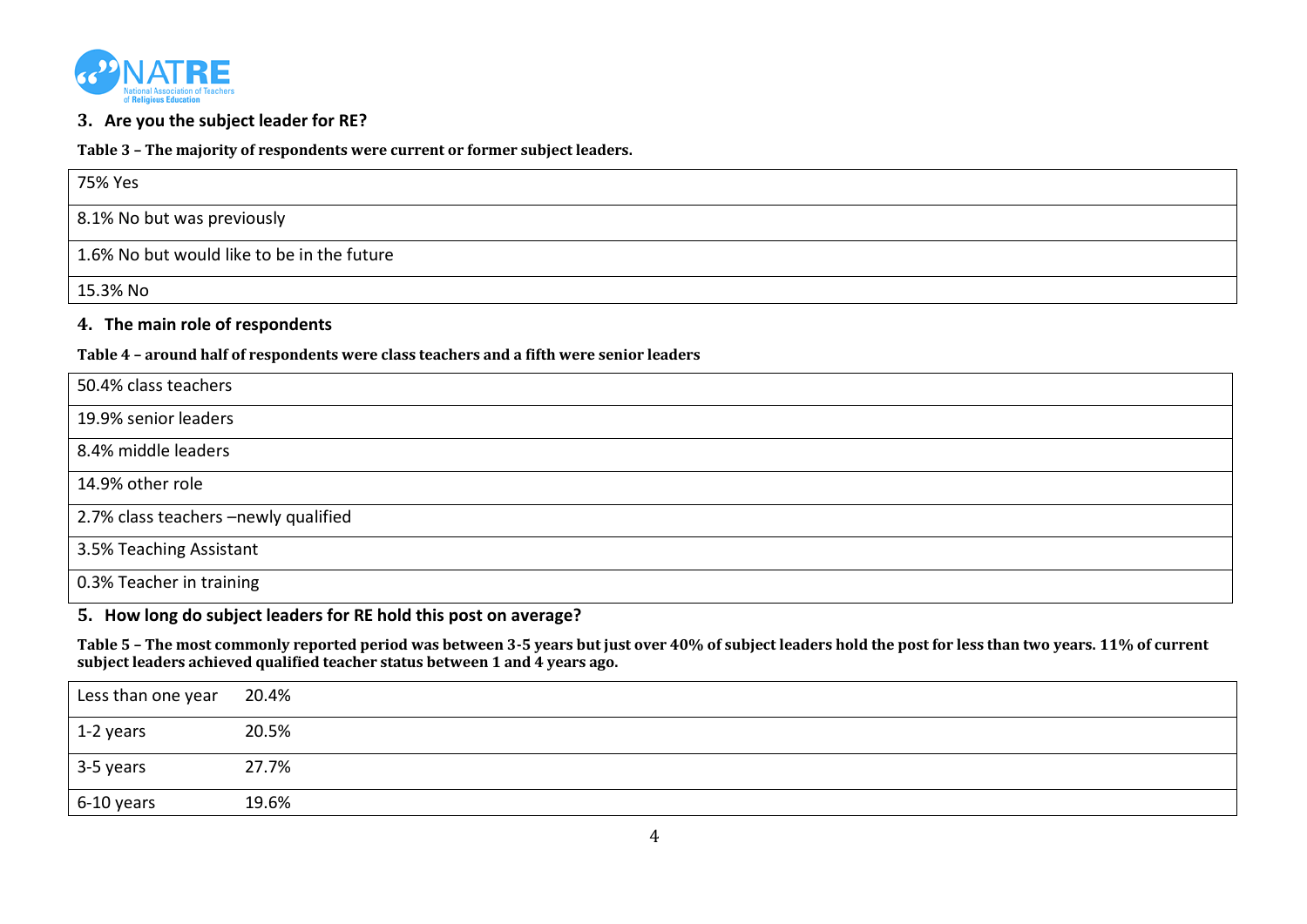

#### **6. The level of resources for RE in the school as judged by respondents**

**Table 6 – There are similar levels of resourcing for RE in schools with and without a religious character, although 26% of the former reported good levels of resourcing as opposed to 19% of the latter.**

| Resources                | Less than | Adequate | <b>More</b> |
|--------------------------|-----------|----------|-------------|
|                          | adequate  |          | than        |
|                          |           |          | adequate    |
| All schools              | 14.6%     | 61.5%    | 23.9%       |
| Academy and              | 12%       | 58%      | 26%         |
| <b>Community Schools</b> |           |          |             |
| with a religious         |           |          |             |
| character                |           |          |             |
| Academy and              | 17%       | 61%      | 19%         |
| <b>Community Schools</b> |           |          |             |
| without a religious      |           |          |             |
| character                |           |          |             |

#### **7. The planning and delivery of RE in the school**

**Table 7 – in just under 40% of schools, RE is not delivered solely by the class teacher. In the majority of the schools that responded, RE is delivered by a teacher.**

## **RE is delivered by ….**

| Solely the class teacher                                        | 61.5% (67.5% of class teachers plan the RE for their class) |
|-----------------------------------------------------------------|-------------------------------------------------------------|
| Another teacher in planning preparation and assessment time     | 6.7%                                                        |
| <b>Teaching Assistant</b>                                       | 4.3%                                                        |
| A combination of the above                                      | 9%                                                          |
| Other (Headteacher, RE specialist teacher, part time staff etc) | 18.4%                                                       |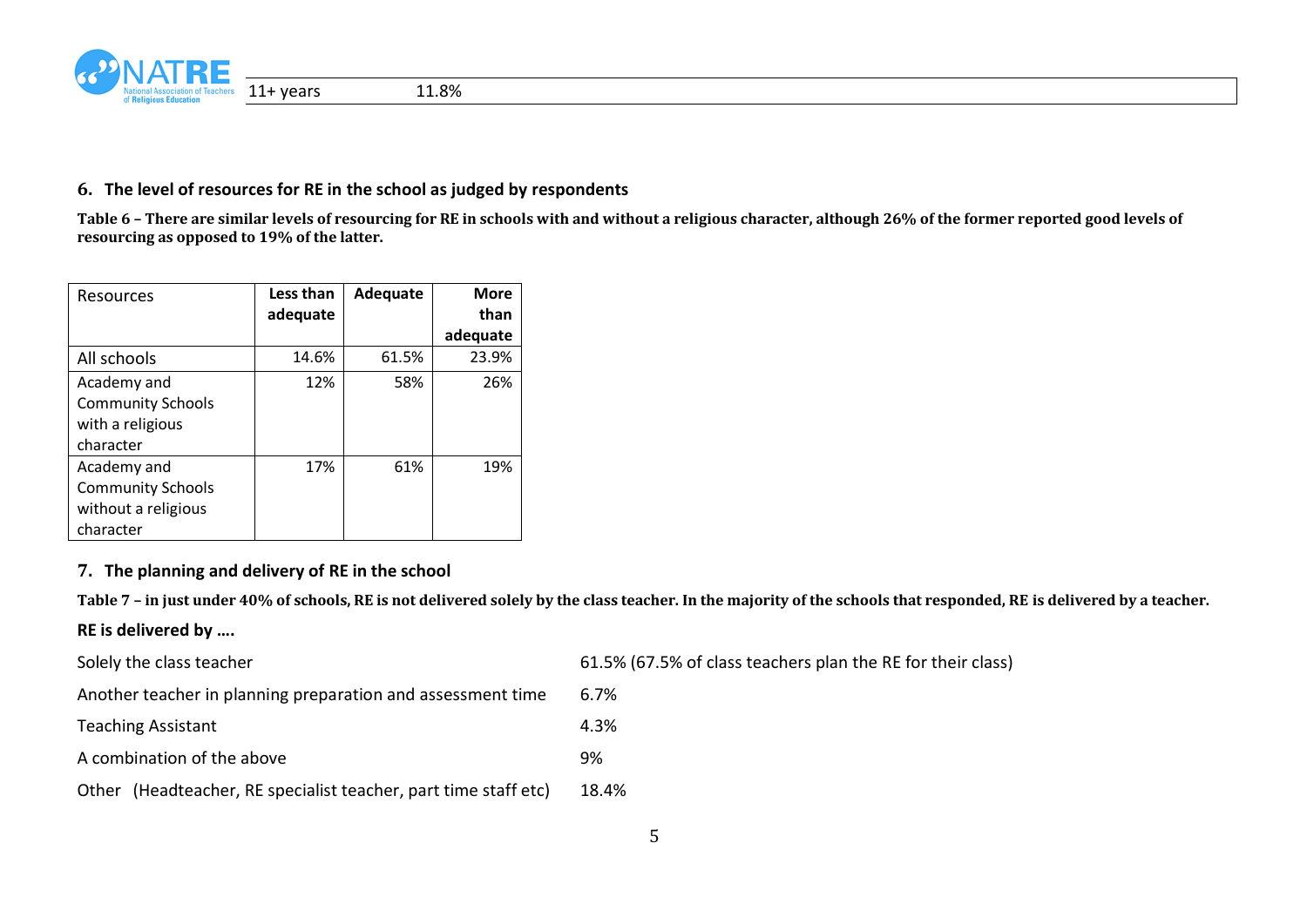

#### **8. Time for Religious Education**

**Table 8 –**

**6.1% of all schools dedicate less than 30 minutes per week to RE but 10% of schools without a religious character fall into this category. Almost 25% of all schools dedicate less than 45 minutes per week to RE but 10% of schools without a religious character fall into this category. Most schools (81.7%) dedicate less than 60 minutes to RE**

| Minutes for RE per       | Less than | Less than | Less than | Less than | $90+$ |
|--------------------------|-----------|-----------|-----------|-----------|-------|
| week on average          | 30        | 45        | 60        | 90        |       |
| All schools              | 6.1%      | 24.5%     | 81.7%     | 93.5%     | 6.4%  |
| Academy and              | 3%        | 13%       | 74%       | 88%       | 7%    |
| <b>Community Schools</b> |           |           |           |           |       |
| with a religious         |           |           |           |           |       |
| character                |           |           |           |           |       |
| Academy and              | 10%       | 37%       | 85%       | 93%       | 5%    |
| <b>Community Schools</b> |           |           |           |           |       |
| without a religious      |           |           |           |           |       |
| character                |           |           |           |           |       |

### **9. Timetable time for RE**

**Table 9 - A comparison between time dedicated to RE in comparison with History and Geography shows in most schools RE is allocated around the same time on the timetable as History and Geography**

| Minutes per week on<br>average | Less than<br>30 | Less than<br>45 | Less than<br>60 | Less than<br>90 | $90+$ |
|--------------------------------|-----------------|-----------------|-----------------|-----------------|-------|
| <b>RE</b>                      | 6.1%            | 24.5%           | 81.7%           | 93.5%           | 6.4%  |
| History                        | 7.2%            | 32.5%           | 82%             | 95.3%           | 4.7%  |
| Geography                      | 7.8%            | 35%             | 83.6%           | 95.6%           | 4.4%  |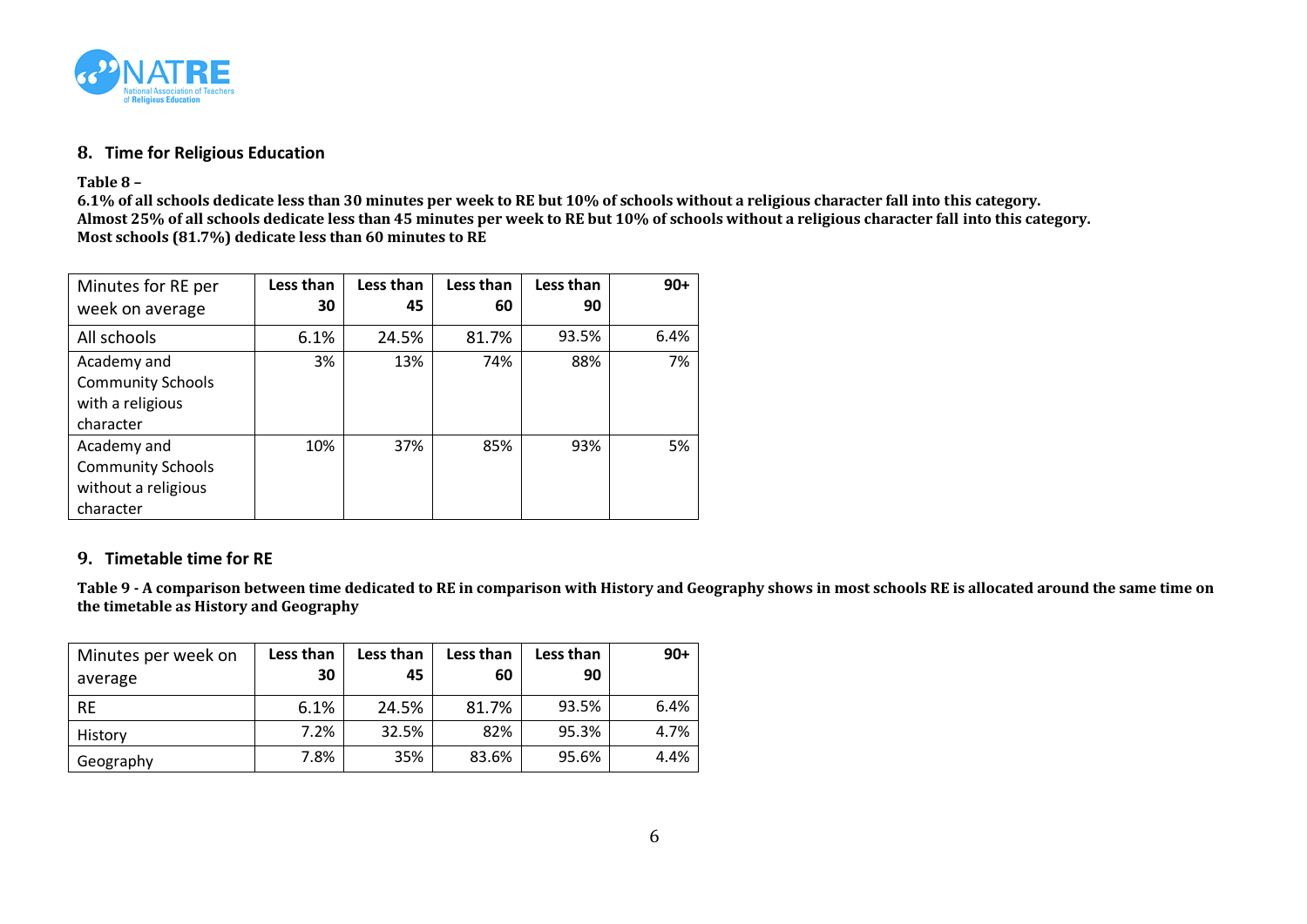

#### **10.Training for RE in initial teacher education**

**Table 10 - Time provided in training to learn to teach RE in comparison with History and English**

**A quarter of primary teachers received no training in RE at all and almost half received less than three hours in their entire training programme. In comparison, almost 16% of teachers received no training in the teaching of History and almost 35% received less than three hours. 7.2% received no training in English or literacy and just over 12% less than three hours.**

| Hours training for<br>each subject | none | Less than<br>3 | Less than | Less than<br>10 | Less than<br>15 | Less than<br>20 | $21+$ |
|------------------------------------|------|----------------|-----------|-----------------|-----------------|-----------------|-------|
| <b>RE</b>                          | 24.4 | 48.5           | 65.1      | 74.7            | 82              | 87.6            | 12.3  |
| History                            | 15.8 | 34.5           | 53.2      | 70.3            | 80.8            | 90.3            | 9.7   |
| English/Literacy                   | 7.2  | 12.1           | 18.2      | 25.5            | 33.2            | 44.4            | 55.5  |

#### **11.Comparison between routes into teaching in relation to preparation to teach Religious Education**

**Table 11 - On PGCE courses (one year), a similar number of trainees (24%) received no training in RE at all as above. Even on 3 -4 year, Bachelor Degrees that incorporate QTS, almost 15% of students received no RE training and 21% less than 6 hours over the three or four year course. Trainees on school based route faired marginally better with just over 20% of trainees receiving no RE training and almost 83% less than three hours overall.**

| Hours training<br>for each subject                                                         | none  | Less than 3 | Less than 6 | Less than 10 | Less than 15 | Less than 20 | $20+$ | <b>Proportion of</b><br>trainees on this<br>route |
|--------------------------------------------------------------------------------------------|-------|-------------|-------------|--------------|--------------|--------------|-------|---------------------------------------------------|
| PGCE (1 year)                                                                              | 24%   | 53%         | 75%         | 85.1%        | 90.1%        | 93.8%        | 6.2%  | 35.5                                              |
| <b>Bachelor Degree</b><br>incorporating<br><b>QTS</b><br>$(3 \text{ or } 4 \text{ years})$ | 14.6% | 18.1%       | 21.3%       | 22.7         | 24.9         | 26.6         | 74.4% | 43.7                                              |
| <b>GTP</b> or other<br>school based<br>programme                                           | 21.9% | 82.9%       | 92.6%       | 100%         | 100%         | 100%         | $0\%$ | 6.4                                               |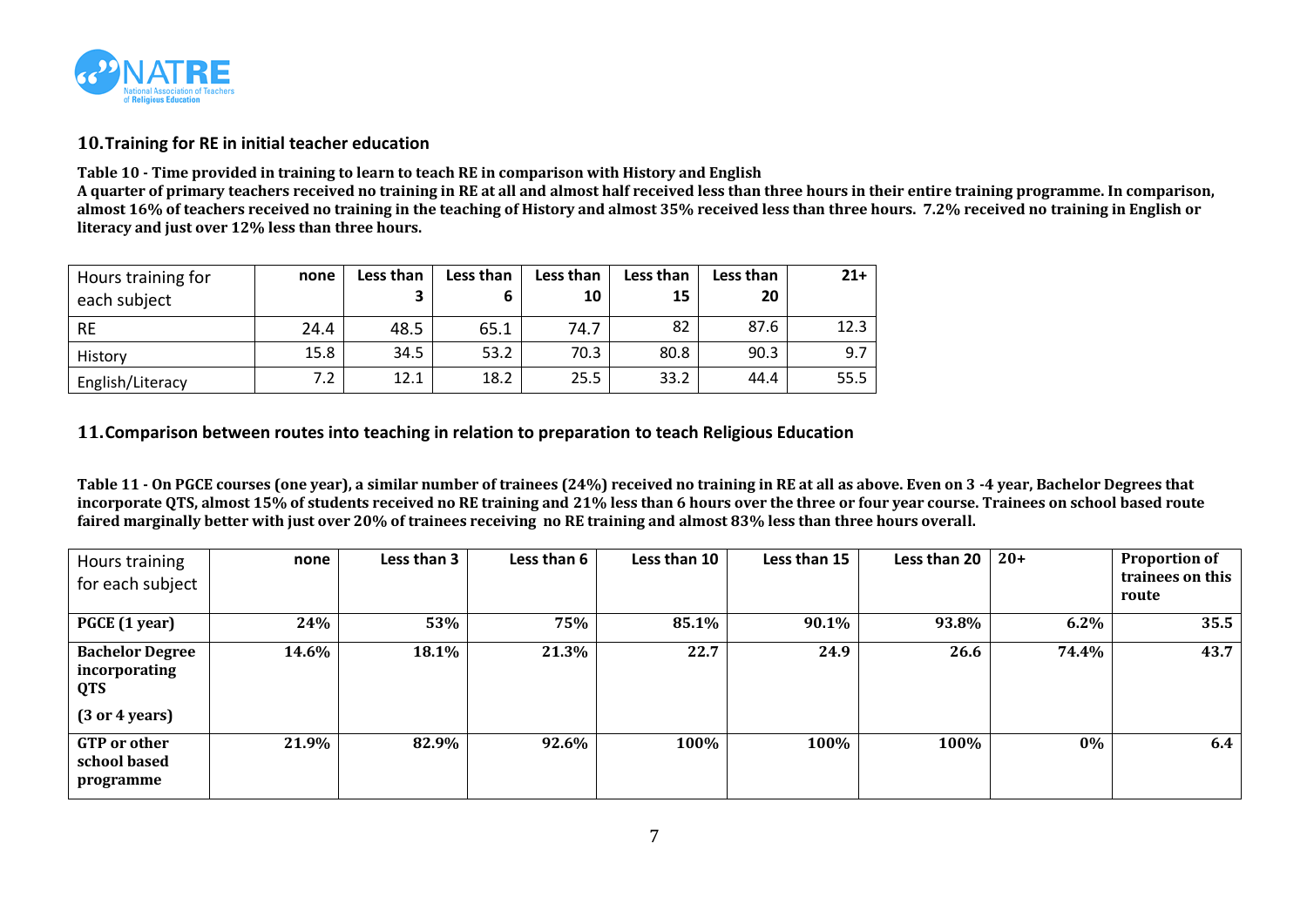

| (1 year)     |     |       |       |       |       |       |         |      |
|--------------|-----|-------|-------|-------|-------|-------|---------|------|
| <b>Other</b> | 44% | 54.8% | 64.5% | 68.8% | 74.1% | 92.6% | $7.4\%$ | 14.5 |
|              |     |       |       |       |       |       |         |      |

#### **12.Levels of confidence at the start of the teaching career and now**

**Table 12 – Less than 5% of primary teachers described themselves as feeling very confident about teaching RE when they started teaching and 37% as reasonably confident. This means that almost 58% of primary teachers felt only slightly confident or not confident at all about the subject.**

**Only 47.7% of teachers currently delivering RE describe themselves as 'very confident about teaching RE'. The remaining say they are reasonably confident or less.**

|                                | Not confident at all | <b>Slightly confident</b> | <b>Reasonably confident</b> | Very confident |
|--------------------------------|----------------------|---------------------------|-----------------------------|----------------|
| When first started<br>teaching | 17.2%                | 40.7%                     | 37.2%                       | 4.9%           |
| <b>Now</b>                     | $0.8\%$              | 5.9%                      | 45.6%                       | 47.7%          |

#### **13.Support that teachers of RE in primary schools use to support planning and assessment.**

**Table 13 - The most popular resources are the** *local agreed syllabus***,** *web-based resources* **and** *local schemes of work***. Teachers also occasionally use material produced by NATRE/RE Today and QCA.QCDA units of work.** 

**They are unlikely to refer to a different authority or diocese's syllabus or their scheme of work.**

|                                        | <b>Regularly</b> | <b>Occasionally</b> | Rarely       | <b>Never</b> |
|----------------------------------------|------------------|---------------------|--------------|--------------|
| Your own locally agreed<br>syllabus    | $77.6\%$         | 7.9%                | 4.4%         | 10.1%        |
| A different locally agreed<br>syllabus | 5.1%             | 19.4%               | <b>17.8%</b> | 57.6%        |
| Your own LA-produced scheme<br>-of     | 41.3%            | 13.2%               | 9.75         | 35.9%        |
| <b>Work</b>                            |                  |                     |              |              |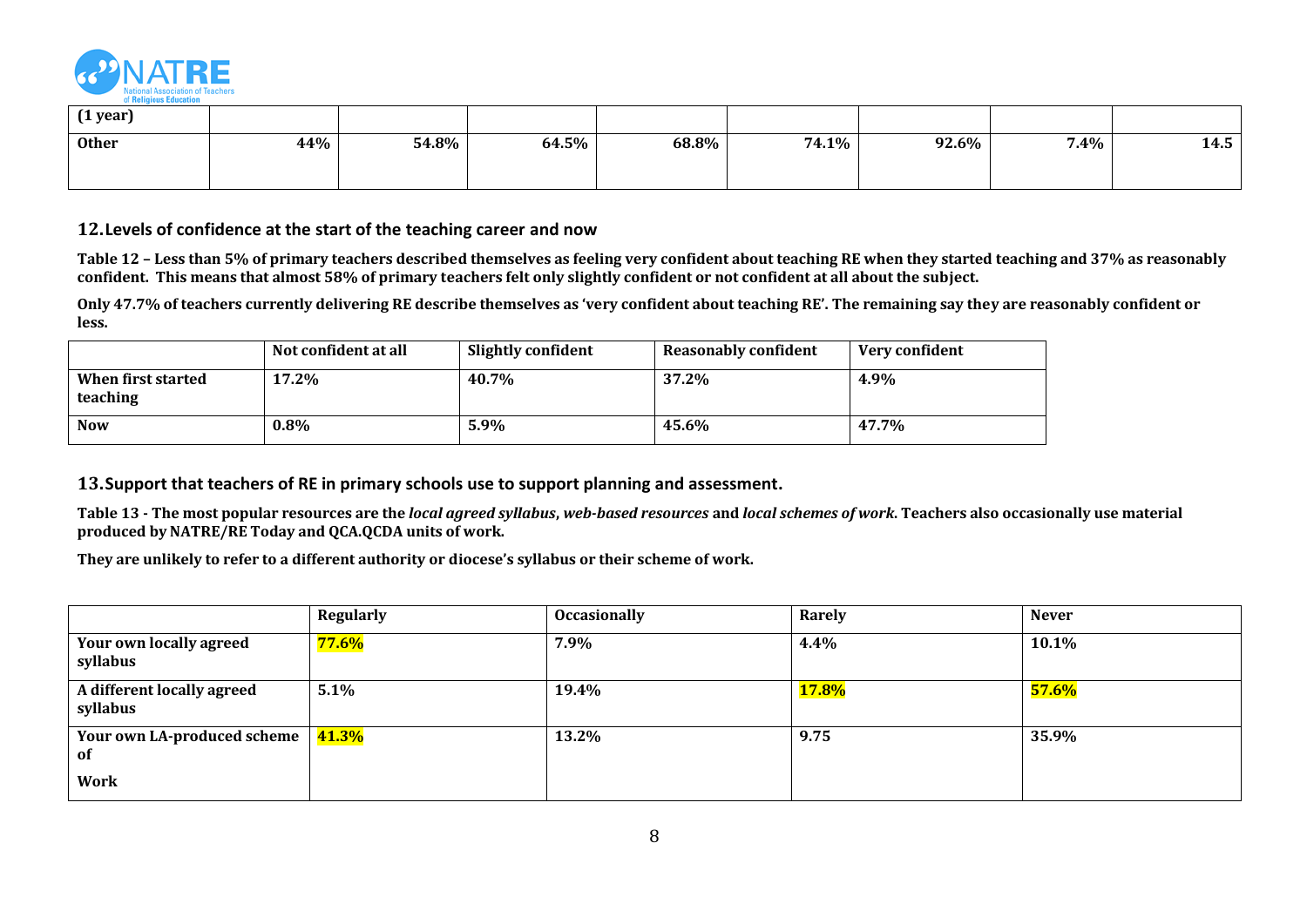

| A different LA's scheme of<br>work                             | 4.8%  | 17.5%        | 20.1% | 57.5% |
|----------------------------------------------------------------|-------|--------------|-------|-------|
| Your own diocesan or faith<br>community syllabus               | 29.7% | 8.9%         | 8.5%  | 535   |
| A different diocesan or faith<br>community syllabus            | 1.5%  | 9.3%         | 13.1% | 76.1% |
| <b>QCA/QCDA</b> units of work                                  | 8.25  | 23.0%        | 25.8% | 43.0% |
| A scheme of work produced by<br>your own school                | 32.9% | 14.5%        | 8.2%  | 44.4% |
| <b>Material produced by</b><br><b>NATRE/RE</b><br><b>Today</b> | 26.1% | <b>30.8%</b> | 16.1% | 27.0% |
| <b>Web-based resources</b>                                     | 67.2% | 24.4%        | 2.9%  | 5.4%  |
| <b>Other</b>                                                   |       | 21.9%        | 13.6% | 49.0% |

### **14.A selection of teachers' comments**

- 1. As a Coordinator I find we need to support fellow colleagues which I find is ok in theory but when it comes to delivering the curriculum what is the best way to support other than being free to talk/share/support?
- 2. I am a permanent part time teacher who is employed in two specific classes each week to provide PPA cover. As such, I teach RE as thee class teachers do not want to teach this subject. Since starting the RE Today and NATRE Project for Excellent RE in [name of local authority] I have become much more confident in teaching RE and enjoy teaching it more as well.
- 3. The [name of union] Action Short of Strike Action stipulates that if you are not paid to be a subject leader that you should limit your role. This is difficult to do but I have done LESS RE work as a result. This has meant that I feel frustrated and torn in two directions at once as you can appreciate. I understand why the [union] are saying this but I want RE to be supported better in my school. Any answers?
- 4. I teach RE as a HLTA. I plan and will assess children's work. No formal training initially to start teaching
- 5. Now working in a church school- RE is given a much higher status than I previously experienced. This has a huge impact on the children's PSE development as well as their spiritual and moral conduct.
- 6. I am a Head Teacher and have worked in faith school but am now in a community school. As Head Teacher I have the confidence and the responsibility to provide excellent RE and PSME experiences for all the children and the staff. The quality of Collective Worship opportunities is also important.
- 7. Up until two years ago, the RE coordinators in [name of local authority] met 3 times a year for a network meeting led by the RE Advisor and as part as the continuing